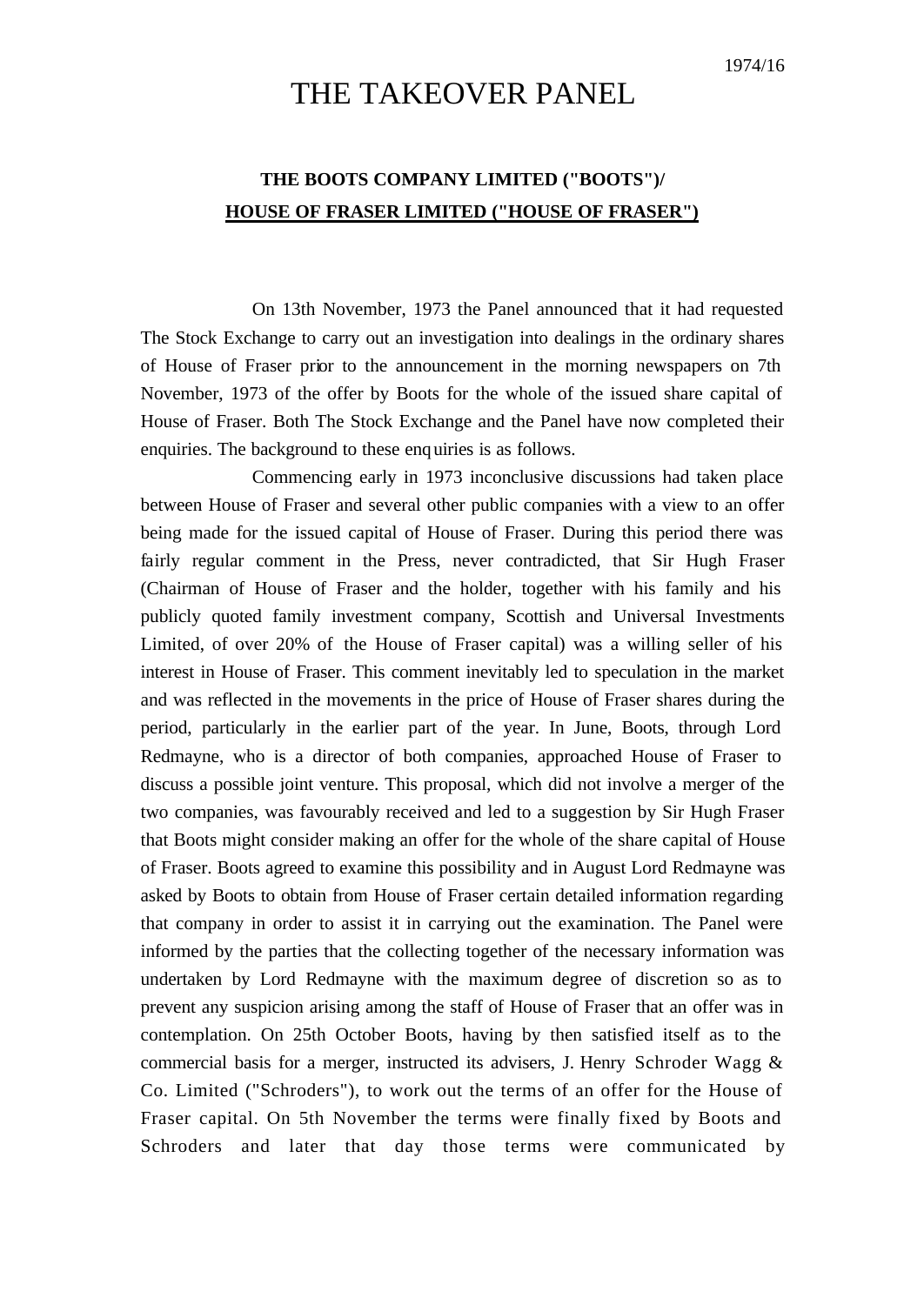Schroders to S. G. Warburg & Co. Limited, financial advisers to House of Fraser. On 6th November Lord Redmayne attended a board meeting of House of Fraser at which the Boots proposals were submitted for the board's consideration. The Panel was informed that this was the first indication that the board of House of Fraser had that Boots might be making an offer. On the same day the board of Boots met and approved the terms of the offer.

The enquiry into dealings covered the period from 22nd October to 6th November, 1973 during which some seven million shares were traded, representing about 7% of the capital of the company. An examination of all deals involving 5,000 shares or more revealed a very large volume of business, particularly on the Scottish Exchange, seemingly sparked off by a rumour that Boots were possible bidders for House of Fraser; this rumour was apparently first reported in "The Scotsman" on 24th October. The price of House of Fraser shares rose from 115p on 22nd October to 125p on 25th October and continued to rise on further press comment to 150p by the date of the announcement of the offer.

The list of dealings showed a number of transactions which appeared to be significant. Amongst them were purchases by a director of House of Fraser, Mr. A. I. Moffatt, on 1st November and by Sir Robert Hobart, a director of John Barker & Co. Limited and personal assistant to Sir Hugh Fraser at Harrods Limited, on dates between 26th October and 5th November. In addition, a past employee of the House of Fraser group was seen to have dealt very heavily, together with a number of other persons connected in various ways with the company. The Panel executive interviewed the Chairmen and the merchant bank advisers of both companies, together with all those persons whom it felt might be able to help in its enquiries and questioned them all in great detail. Mr. Moffatt told the Panel that he was quite unaware of the negotiations with Boots when he dealt and had in fact delayed dealing for some two months after negotiations, of which he and all the board members were aware, with another potential purchaser had broken down. He considered himself quite free to purchase shares at the time he had dealt. Sir Robert Hobart sold his family business to the group many years ago and had since then been closely associated first with Sir Hugh Fraser's father and, subsequently, with Sir Hugh himself. He told the Panel that he had no knowledge of the negotiations with Boots and this was confirmed by Sir Hugh Fraser. He said that he was aware that Sir Hugh Fraser was a willing seller and thought it would be to his advantage to build up a holding in the company in order to safeguard his future position; to this end he